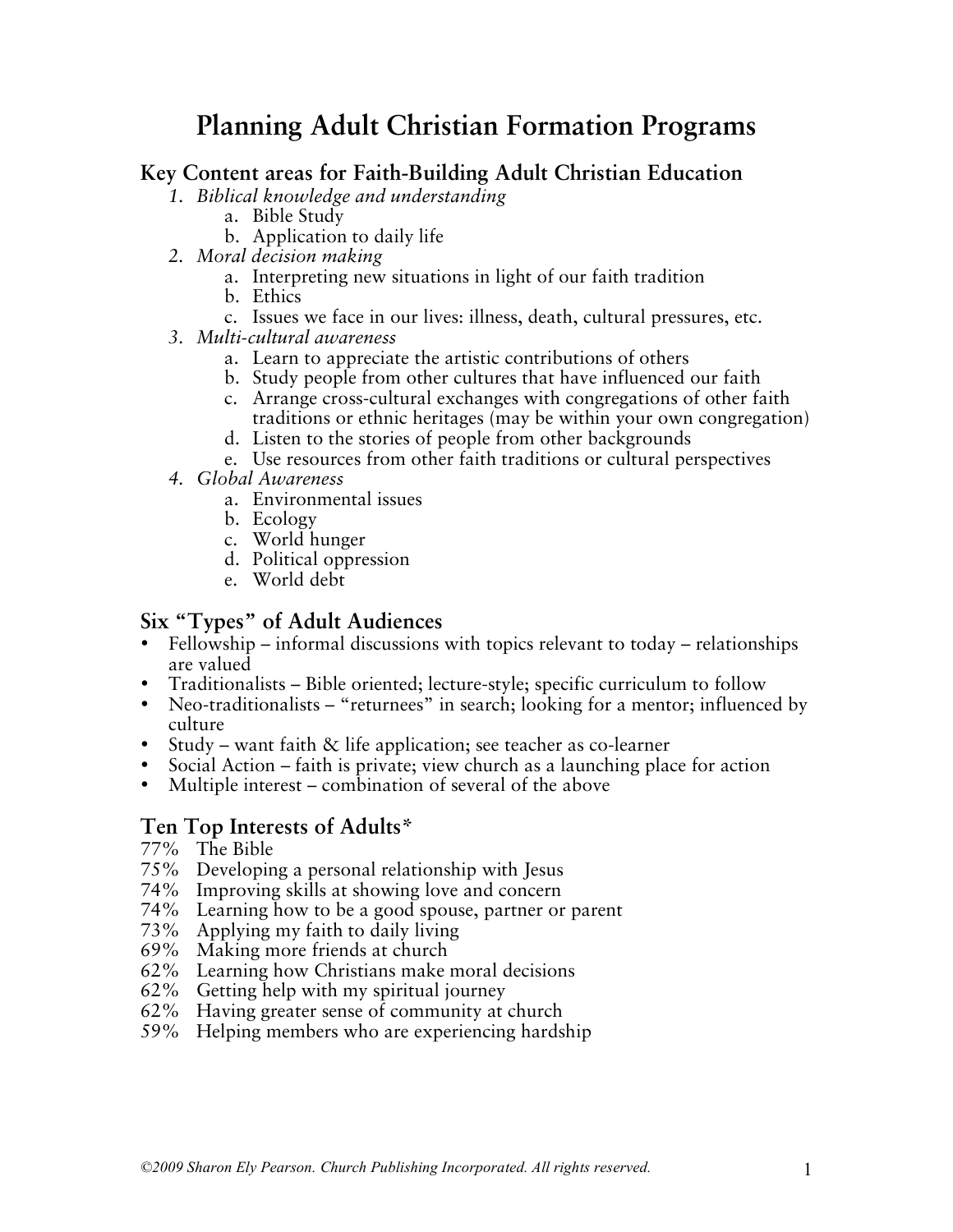## **Five elements of an effective educational process for adults\***

- 1. Create a sense of community in which people help one another develop faith and values
- 2. Use life experiences as occasions for spiritual insight
- 3. Apply faith to political and social issues
- 4. Respect the importance and uniqueness of each person's faith journey
- 5. Encourage independent thinking and questioning

\*from *The Teaching Church: Moving Christian Education to Center Stage* by Eugene C. Roehlkepartain

## **Three Steps to Better Adult Education**

#### *Step 1: Assessment*

- What have we done in the past?
- Who are we trying to serve?

#### *Step 2: Vision*

- What do you want adult education to accomplish in your congregation?
- Why do you want to do adult education? *Keep in mind:*
	- Who is the intended audience? Who do you want to reach?
	- What kinds of topics do the adults want to study?
	- Where and when will you offer opportunities?
	- What teaching / learning methods will you recommend that the various teachers / learners use?
	- Who will lead and how will they be equipped to lead?

#### *Step 3: Plan*

- Encourage long range and short range planning, as well as planning in the midst of the experience
- Allow multiple points of entry invitation and hospitality are essential
- Include fellowship, worship and food
- Make it relevant
- Evaluate, evaluate, evaluate

## **Categories for Adult Education during Adult Forums**

**Christian Life** (can tend to exclude single adults)

- Spirituality
- Prayer
- Family Life issues

**Theology & Ethics** (make sure it does not become to "high hated" and theological)

- Environment
- Medical
- Cultural
- Church History
- Book of Common Prayer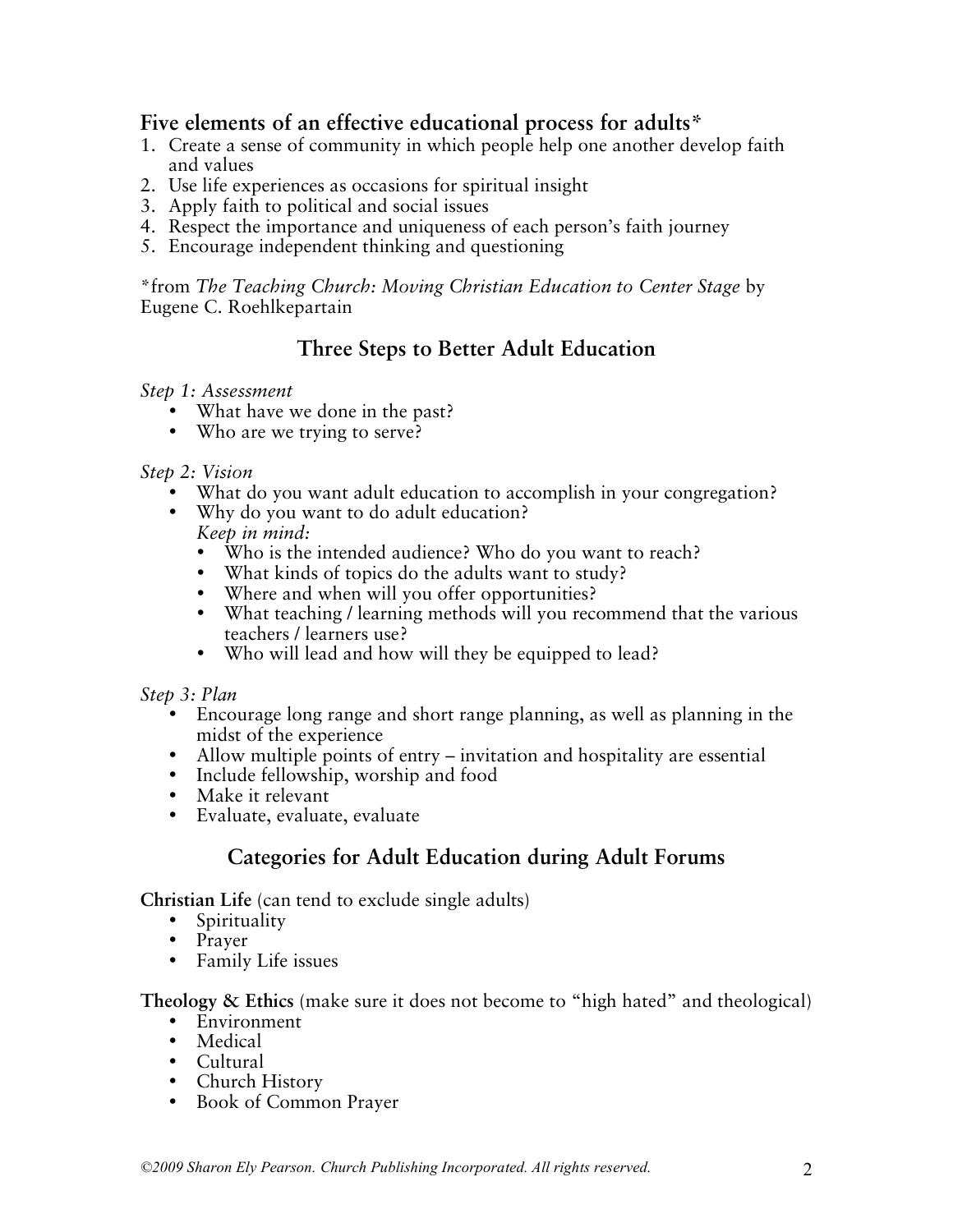- Faith in the Workplace
- Church & State Faith in the Political Process

#### **Bible**

- Lectionary study
- Specific theme or book

**Tracks** offered simultaneously (for the larger church)

- "St. Swithen's Church" each week a "meet the . . . " rector, wardens, outreach ministers, pastoral care team, etc.
- Bible 101 (Old Testament)
- Bible 201 (New Testament)
- Book of Common Prayer 101
- Theology 101 (each week: basic terms of faith, sacraments, creed, etc.)
- Episcopal Church History

## **More Topics**

Aging Aging parents Baptism Bible study Bible background Correlate with children's study themes Covenants Crime / violence Death Evangelism Faith in the workplace Faith stages Holy Spirit Human rights Denominational comparisons Health & wholeness Life management

Marriage Mission Nature – creation and God Parenting Pluralism Prayer Servanthood Sexuality Sharing faith with children Singles Spiritual gifts Spiritual life Spiritual practices Stress Pop Theology (TV/movies) Environment Developing one's own theology Worship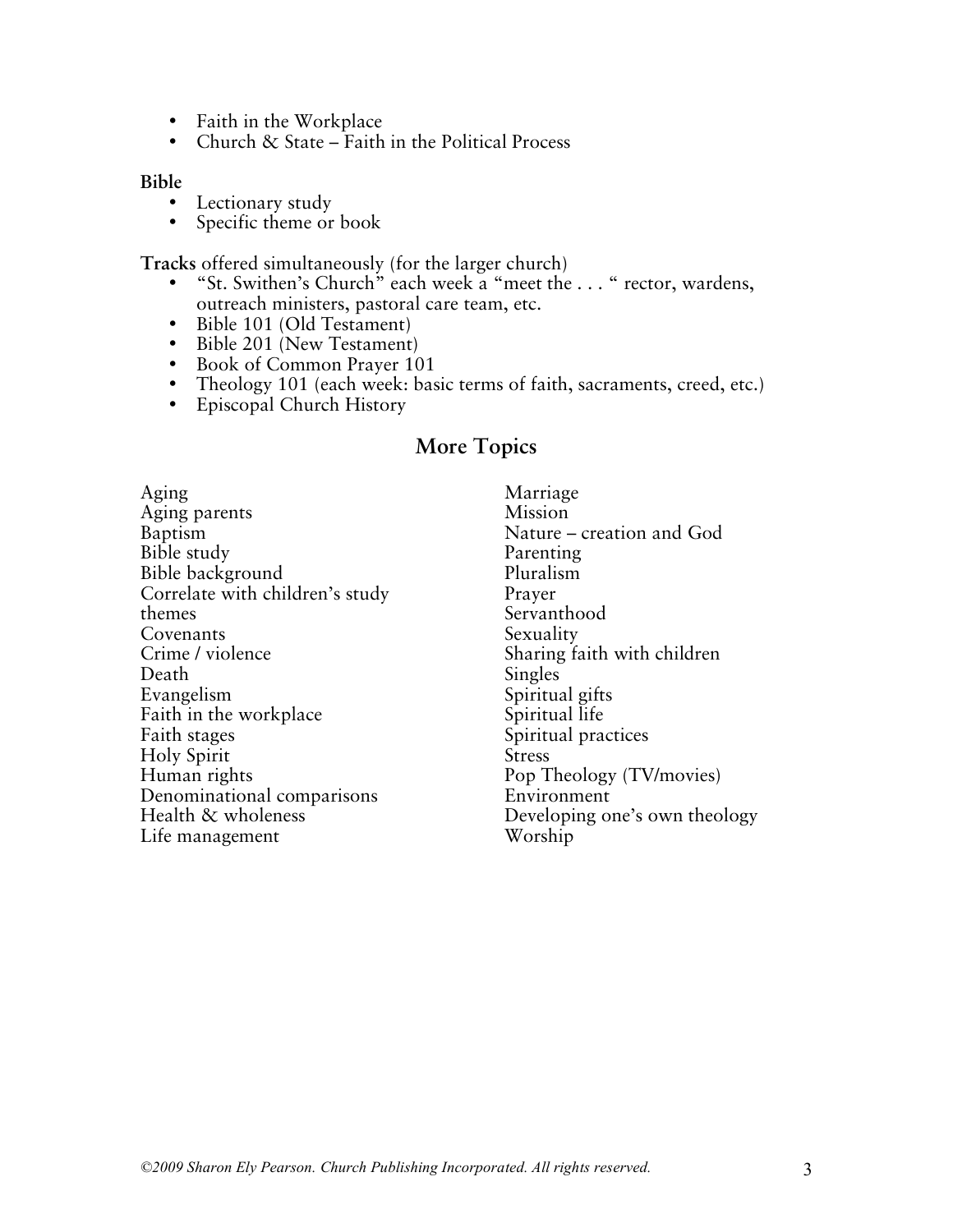# **Yearly Study Planning Calendar**

| Month / Day                                                                                                                               | Subject                                                                                                                                                                                                                                                             |
|-------------------------------------------------------------------------------------------------------------------------------------------|---------------------------------------------------------------------------------------------------------------------------------------------------------------------------------------------------------------------------------------------------------------------|
| January<br>New Year's<br>Epiphany<br>Martin Luther King, Jr.<br>Week of Prayer for Christian Unity                                        | Goal setting / God's plan for my life<br>Personal discipline / Stewardship of time<br>Magi's visit / Gift giving<br>Call to prayer and self-denial<br>Status of minorities<br>Christian heroes<br>Jesus' attitude toward Gentiles<br>Other denominations and faiths |
| February<br>Theological Education Sunday<br>Valentine's Day<br>Human Relations Sunday<br><b>Brotherhood Week</b><br>Ash Wednesday<br>Lent | Friendships / Relationships<br>Races & cultures<br>Peace<br>Repentance<br>Reflection on Christ<br>Self-denial; fasting; Jesus' sacrifice                                                                                                                            |
| March                                                                                                                                     | Prayer                                                                                                                                                                                                                                                              |
| World Day of Prayer                                                                                                                       | Events of Holy Week                                                                                                                                                                                                                                                 |
| Holy Week                                                                                                                                 | The Disciples                                                                                                                                                                                                                                                       |
| Confirmation                                                                                                                              | Study of membership vows / Baptism                                                                                                                                                                                                                                  |
| April                                                                                                                                     | Resurrection; personal renewal                                                                                                                                                                                                                                      |
| Easter                                                                                                                                    | Past Christian heroes                                                                                                                                                                                                                                               |
| Heritage Sunday                                                                                                                           | Hymnology                                                                                                                                                                                                                                                           |
| Spring                                                                                                                                    | God in creation                                                                                                                                                                                                                                                     |
| Earth Day                                                                                                                                 | Stewardship of the environment                                                                                                                                                                                                                                      |
| May                                                                                                                                       | Family relationships                                                                                                                                                                                                                                                |
| National Family Week                                                                                                                      | Parenthood                                                                                                                                                                                                                                                          |
| Mother's Day                                                                                                                              | Family financial planning                                                                                                                                                                                                                                           |
| <b>Rogation Days</b>                                                                                                                      | Christ's Ascension                                                                                                                                                                                                                                                  |
| <b>Ascension Day</b>                                                                                                                      | God and nation                                                                                                                                                                                                                                                      |
| Memorial Day                                                                                                                              | Pentecost / Early Church / Peter                                                                                                                                                                                                                                    |
| Pentecost                                                                                                                                 | Peace                                                                                                                                                                                                                                                               |